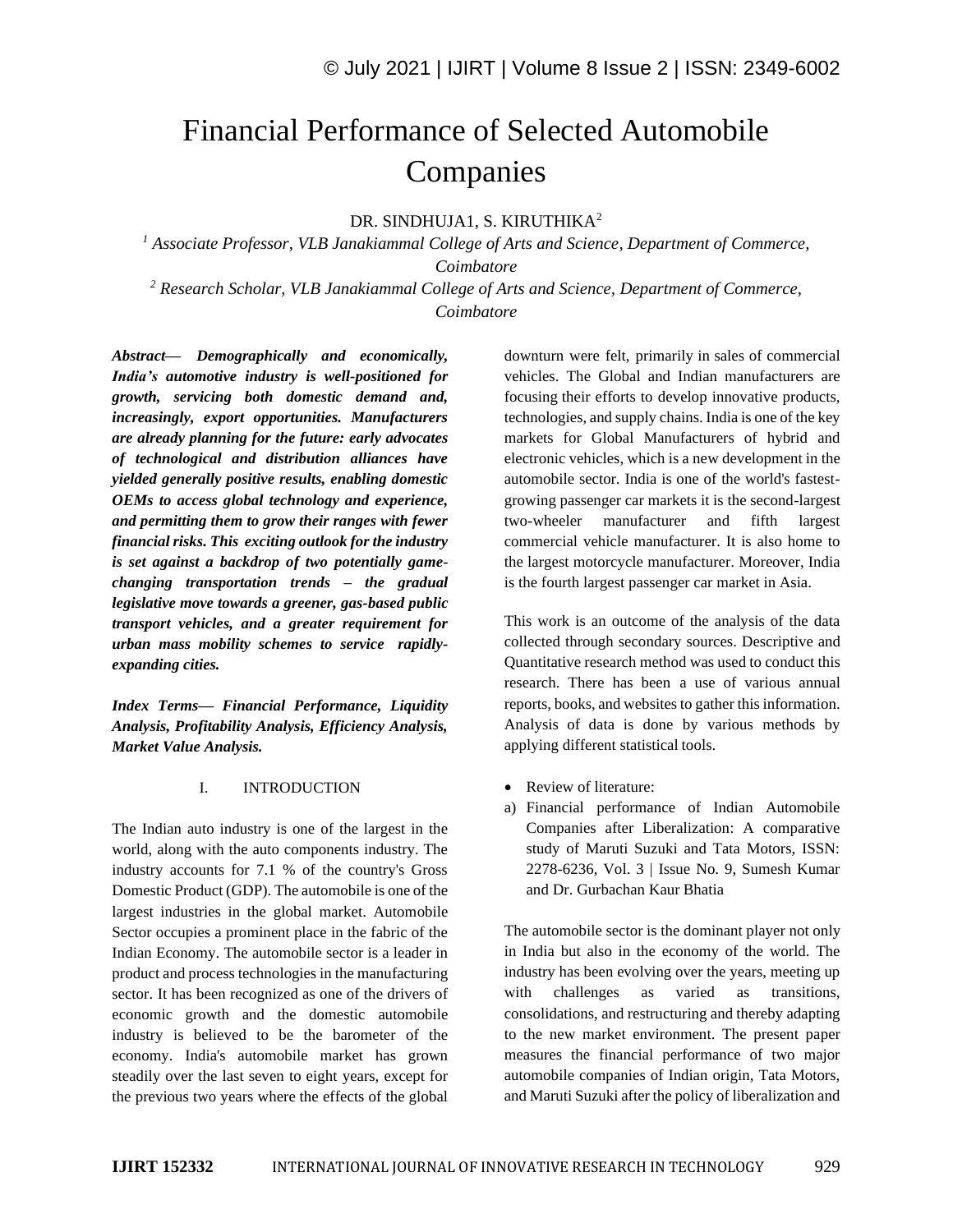reveals the comparative financial strength of both the companies under study based on liquidity, efficient use of assets, profitability, etc.

b) A Comparative Evaluation of Financial Performance and Market Value of Maruti and TATA Company, ISSN No. 2319-426X, Vol. 1 No. 1, S.M. Tariq Zafar and S.M. Khalid

Financial ratios are an excellent and scientific way to analyze a firm's financial position. They are important indicators and are widely used to summarize the information in a company's financial statements in assessing and evaluating itsfinancial health. A genuine investor prefers to invest in that company that may endow maximum return with a low degree of risk to them. Its core aim is to evaluate the past performance, profitability position, and the expected future performance of the companies along with recognizing the effect of various financial ratios on the company's future. For this purpose performance of two Indian automobile companies, Maruti Suzuki and Tata Motors have been analyzed based on their financial ratios.

c) Comparative Financial Performance of Maruti Suzuki India Limited and Tata Motors Limited, ISSN: 2321-1784, Vol.03 Issue-07, (July 2015), Dr. Nidhi Agarwal

One of the major industrial sectors in India is the automobile sector. After the liberalization, the automobile sector has been aptly described as the sunrise sector of the Indian economy. On the canvas of the Indian economy, the automobile industry occupies a prominent place. The study focuses on the comparative financial performance of Maruti Suzuki India Limited and Tata Motors Limited. A financial appraisal is a process of determining the operating and financial characteristics of a firm from accounting and financial statements. The financial performance of Maruti Suzuki India Limited and Liquidity analysis attempts to analyses the companies' ability to meet its short-term obligations. Leverage ratios assess the longterm solvency of a firm i.e. ability to repay the principal amount when due; and the ability to pay the interest and dividend promptly and periodically.

## II. OBJECTIVES OF THE STUDY

a. To carry out the profitability and efficiency analysis of sample companies.

- b. To examine the growth rate, market capitalization, and cash flow position of the company under study.
- c. To analyze the performance of the selected company with regards to the Porter 5S Model.

# III. RESEARCH DESIGN AND METHODOLOGY

- A. Sampling Design
- a) Population: Whole Automobile Sector will be the population under thisresearch.
- b) Sampling Unit: The researcher had taken Tata Motors and Maruti Suzuki as a sampling unit.
- c) Sampling Frame: The researcher had analyzed the data of the last three financial years' i.e. 2014-15, 2015-16, 2016-17.
- d) Sample Size: The researcher had taken the final sample size as two.
- B. Data Collection

Data collection is the process of gathering and measuring information on targeted variables in an established systematic fashion, which enables one to answer relevant questions and evaluate outcomes.

The task of data collection begins after a research problem has been defined and the research design/plan chalked out. The researcher would have to decide which sort of data he would be using (thus collecting) for hisstudy and accordingly he will have to select one or the other method of data collection.

C. Analytical Tools of Data Analysis:

There are some of the tools which are relevant for the study of the financial performance of TATA Motors and Maruti Suzuki, which are as follows:

- a. Income Statement Analysis
- b. Comparative analysis of Balance Sheet
- c. Ratio Analysis
- d. Analysis and Interpretation of Financial **Statements**

# IV. DATA ANALYSIS AND INTERPRETATION

- A. Ratio Analysis:
- 1. Current Ratio: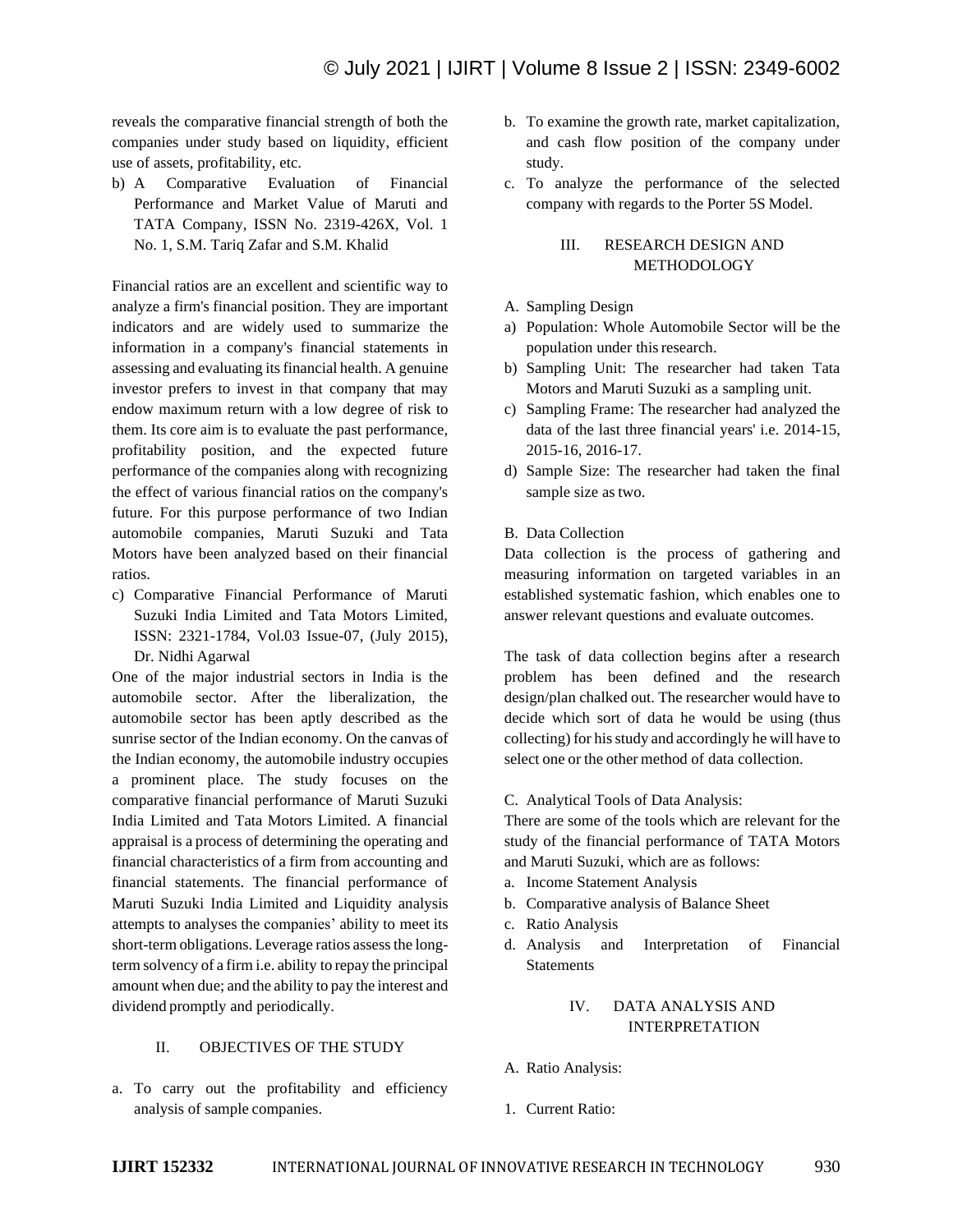| Table 5.1                    |         |         |         |
|------------------------------|---------|---------|---------|
|                              | 2014-15 | 2015-16 | 2016-17 |
| Maruti<br>Suzuki             | 0.65    | 0.71    | 1.01    |
| <b>TATA</b><br><b>Motors</b> | 0.45    | 0.63    | 0.58    |

Interpretation: It shows the bad financial position of the TATA & also the liquidity of TATA cannot meet its short-term obligations.

#### 2. Gross Profit

| Table 5.2             |         |             |         |
|-----------------------|---------|-------------|---------|
|                       | 2014-15 | $2015 - 16$ | 2016-17 |
| Maruti Suzuki 64.10 % |         | 64.28 %     | 62.06 % |
| TATA Motors 52.07 %   |         | 46.68%      | 42.85 % |

Interpretation: Maruti Suzuki continuously increases its gross profit margin which means it can be considered a good company than TATA which is bearing loss on sales and also they are not efficiently using their material and labor.

3. Net Profit

| Table 5.3     |         |             |         |
|---------------|---------|-------------|---------|
|               | 2014-15 | $2015 - 16$ | 2016-17 |
| Maruti        | 56.33 % | 56.72 %     | 56.10 % |
| Suzuki        |         |             |         |
| <b>TATA</b>   | 90.21 % | 89.48 %     | 77.65 % |
| <b>Motors</b> |         |             |         |

Interpretation: The overall profitability of Maruti Suzuki is good as compared to TATA Motors. As the net profit margin of Maruti Suzuki doesn't have high fluctuations in the last 3 years due to efficient use of their business assets.

|  | <b>Operating Ratio:</b> |  |
|--|-------------------------|--|
|--|-------------------------|--|

| Table 5.4             |         |         |         |
|-----------------------|---------|---------|---------|
|                       | 2014-15 | 2015-16 | 2016-17 |
| Maruti Suzuki 35.89 % |         | 35.72 % | 37.94 % |
| TATA Motors 47.93 %   |         | 53.32 % | 57.15 % |

Interpretation: The above-calculated ratio shows the operating ratio of 3 years which means it covers the overall cost of both firms. The ideal operating ratio is 80-90%. The remaining nearly 43- 53% ratio of both the companies helps to cover interest taxes of the firm; hence it is a good sign for the firm.

5. Debt to Equity Ratio:

| Table 5.5     |         |             |         |
|---------------|---------|-------------|---------|
|               | 2014-15 | $2015 - 16$ | 2016-17 |
| Maruti Suzuki | 0.77    | 0.84        | 0.56    |
| <b>TATA</b>   | 0.81    | 0.46        | 0.66    |
| <b>Motors</b> |         |             |         |

Interpretation: The debt-equity ratio of Maruti Suzuki in the year 2015-16 was only more than the ratio of TATA Motors. In the years 2014 and 2016, TATA Motors is better than Maruti Suzuki. All three-year ratios are lesser than 1, which will be a risk to creditors of the company.

6. Earnings per share:

| Table 5.6          |         |         |         |
|--------------------|---------|---------|---------|
|                    | 2014-15 | 2015-16 | 2016-17 |
| Maruti Suzuki      | 11.61   | 186.5   | 221.5   |
| <b>TATA Motors</b> | (14.57) | 0.68    | (7.30)  |

Interpretation: Maruti Suzuki has risen continuously which helps in determining the price of equity share in the marketplace. So it can be interpreted that Maruti Suzuki has more earnings per share than TATA motors.

7. Dividend Payout Ratio:

| Table 5.7               |         |             |            |
|-------------------------|---------|-------------|------------|
|                         | 2014-15 | $2015 - 16$ | 2016-17    |
| Maruti Suzuki   22.54 % |         | 24.08 %     | 14.40 %    |
| TATA Motors 14 %        |         | 26.04 %     | $(2.45)$ % |

Interpretation: The Company is liable to pay dividends to their shareholders in all years except 2016-17 of TATA Motor as they are not earning as much as they pay dividends to their shareholders. So, Maruti Suzuki is paying better dividends to their shareholders than TATA Motors.

8. Stock Turnover Ratio:

| Table 5.8          |         |         |         |
|--------------------|---------|---------|---------|
|                    | 2014-15 | 2015-16 | 2016-17 |
| Maruti Suzuki      | 20.16   | 23.76   | 22.45   |
| <b>TATA Motors</b> | 7.56    | 8.64    | 8.06    |

Interpretation: The standard stock turnover ratio is 5 to 6 times and by analyzing these three-year data of TATA Motors and Maruti Suzuki, ratios are high enough as compared to the standard ratio which is considered as good and better cash flows. Maruti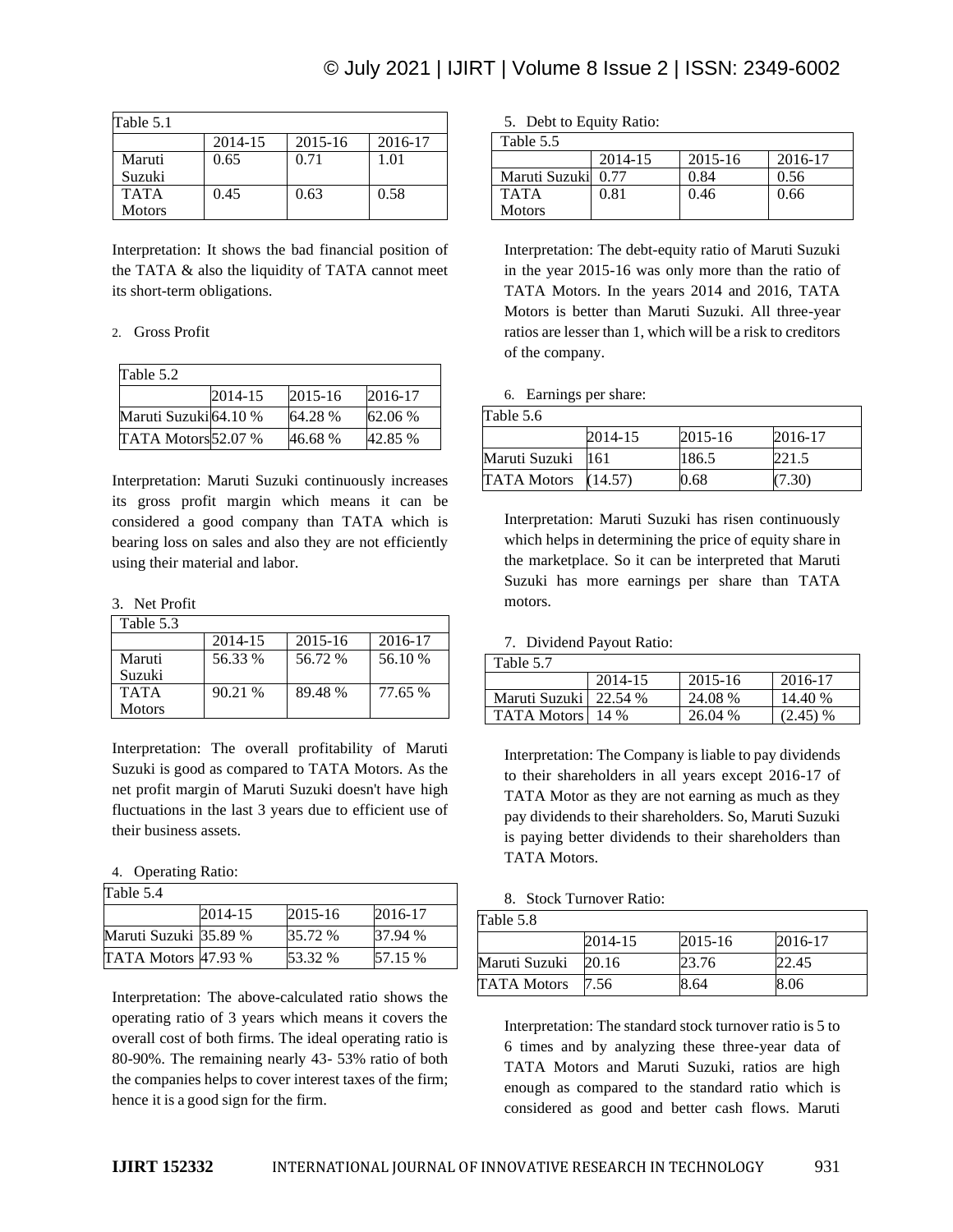Suzuki's cash flow is better than TATA Motors.

| Table 5.9     |         |         |         |
|---------------|---------|---------|---------|
|               | 2014-15 | 2015-16 | 2016-17 |
| Maruti        | (21.55) | (23.99) | (25.70) |
| Suzuki        |         |         |         |
| <b>TATA</b>   | (3.92)  | (6.65)  | (5.34)  |
| <b>Motors</b> |         |         |         |

9. Working Capital Turnover Ratio:

Interpretation: All the working capital ratios are negative, which indicates less efficiency of a firm in utilizing its working capital, and the company is required to look into this matter closely. Both the companies are in a bad financial position. The main objective of this ratio is to determine the velocity with which networking capital is utilized. The higher the ratio lower is the investment in working capital and the higher is the profitability.

10.Return on Capital Employed:

| Table $5.10$  |            |             |            |
|---------------|------------|-------------|------------|
|               | 2014-15    | $2015 - 16$ | 2016-17    |
| Maruti        | 23.78 %    | 25.12 %     | 28.46 %    |
| Suzuki        |            |             |            |
| <b>TATA</b>   | $(9.01)$ % | 0.42%       | $(3.66)\%$ |
| <b>Motors</b> |            |             |            |

Interpretation: Return on Capital Employed ratio of all the three years of TATA Motors is not good asthey are in negative except; which indicates that the company is not employing its capital effectively and is not generating shareholder value.

11. Operating Profit Ratio:

| Table 5.11             |         |             |         |
|------------------------|---------|-------------|---------|
|                        | 2014-15 | $2015 - 16$ | 2016-17 |
| Maruti Suzukil 12.57 % |         | 14.86 %     | 14.28 % |
| TATA Motors (1.34)%    |         | 5.73%       | 42.85%  |

Interpretation: In 2015-16 and 2016-17; the company is more efficient to manage their business as they make a profit after paying variable costs of production such as wages, raw materials, etc. In 2015 & 2016; the company is managing to control costs and increase its profits. So, TATA Motors is in a good position in the last 2 years. Maruti Suzuki has the highest operating ratio in 2016 through which they can make more profit than TATA Motors.

12. Fixed Assets Turnover Ratio:

| Table 5.12         |         |         |         |
|--------------------|---------|---------|---------|
|                    | 2014-15 | 2015-16 | 2016-17 |
| Maruti Suzuki 2.80 |         | 2.91    | 3.31    |
| <b>TATA Motors</b> | 1.05    | 1.05    | 1.05    |

Interpretation: Fixed Assets Turnover ratio of all 3 years are constant; which indicates that TATA Motors is utilizing their fixed assets in a normal way, but Maruti Suzuki has some variations in their ratio which states that they are utilizing their fixed assets more effectively than TATA Motors.

- B. Porter's 5s Model of Tata Motors:
- I. Bargaining Power of Suppliers:
- a. High competition among suppliers
- b. Diverse distribution channel
- c. Low cost of switching suppliers
- II. Bargaining Power of customers:
	- a. Low buyer price sensitivity
	- b. A large number of customers
	- c. The bargaining power of the customer is low

III. The Intensity of Competitive Rivalry:

- a. Large Industry Size
- b. Fast Industry Growth Rate
- c. Industry Competitiveness is high

IV.The threat of substitutes:

- a. Railways
- b. Airlines
- V. The threat of new entrant:
- a. High capital Requirement
- b. Customer switching cost
- c. Distribution Channel

## V. FINDINGS

- a. Higher the liquidity ratio higher the margin of the company to cover the short-term debts therefore Maruti Suzuki is in a better position than TATA Motors in terms of covering short term debts.
- b. The study found that Maruti Suzuki has performed better and leads in the liquidity ratio analysis. It has outperformed TATA Motors in all liquidity ratios and secured the firstrank.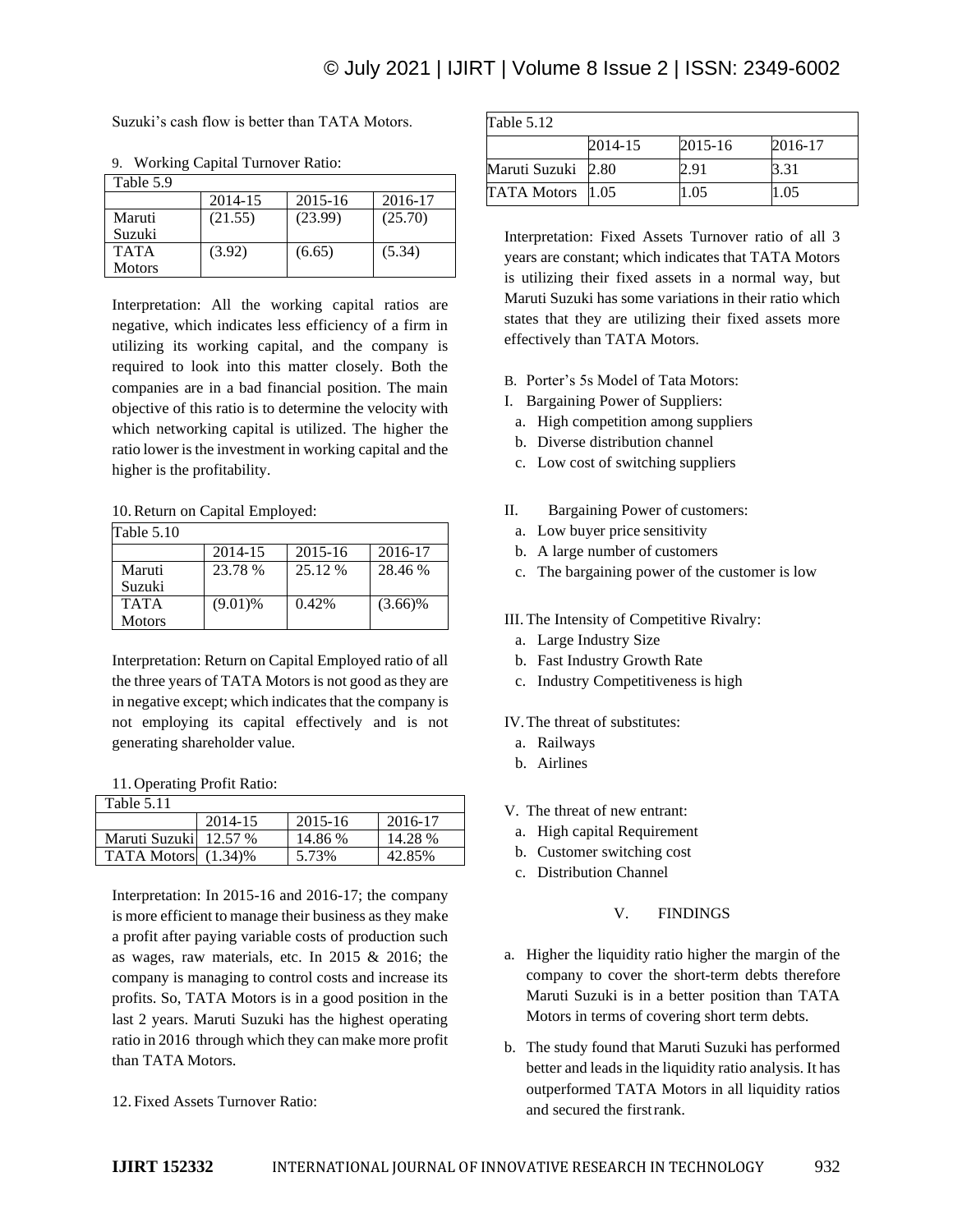- c. Maruti Suzuki outperformed TATA Motors in two aspects of profitability ratio analysis i.e. about sales and investment and secured first comparative rank in both of these ratios.
- d. Maruti Suzuki has a better ability to utilize its potential and assets to the optimum level in comparison to TATA Motors and thus has higher profitability ratios.
- e. TATA Motors has also given the challenge to Maruti Suzuki in one profitability ratio i.e. Net Profit ratio. TATA Motors has the potential to convert their revenues into actual profit and they are performing well as compared to Maruti Suzuki.
- f. The dividend Payout Ratio of TATA Motorsis less than Maruti Suzuki at some stages, which shows that it is a growing company and in the future, it will become a major leader in the automobile sector.
- a. Overall auto production of TATA Motors had increased their domestic sales by 5.39% in which Earnings per share of Maruti Suzuki are high as compared to TATA Motors. TATA Motors can increase its earnings by earning more profits which will increase the value of shares.
- b. To get a meaningful ratio it should be compared against the standard and past performance of a company may not be considered as a benchmark when change due to circumstances are possible.

## **CONCLUSION**

- a. The researcher investigated and analyzed the financial performance, liquidity, and profitability position of selected automobile companies by applying various accounting ratios and by the use of analytical tools.
- b. Tata Motors should efficiently control its current assets and liquid assets to pay its current liabilities so that the creditors of the company feel secured

about the repayment of their amounts by the company.

c. After analyzing all the aspects, concern with this research, the researcher concluded that Maruti Suzuki is better than TATA Motors.

# **REFERENCES**

#### A. Books:

Research Methodology Methods and Techniques

- (C.R. Kothari, New Age International Publishers, Second Revised Edition, May 1990)
- B. Journals:
- a. Sumesh Kumar and Dr. Gurbachan Kaur Bhatia (Sept. 2014), Financial performance of Indian Automobile Companies after Liberalization: A comparative study of Maruti Suzuki and Tata Motors, International Journal of Advanced Research in Management and Social Sciences, ISSN: 2278-6236, Vol. 3 | Issue No. 9.
- b. S.M. Tariq Zafar and S.M. Khalid (Sept. 2012), A Comparative Evaluation of Financial Performance and Market Value of Maruti and TATA Company, Bookman International Journals, ISSN No. 2319- 426X, Vol. 1 No. 1.
- c. Dr. Nidhi Agarwal (July 2015), Comparative Financial Performance of
- Maruti Suzuki India Limited and Tata Motors Limited, International Journal in Management and Social Science, ISSN: 2321-1784, Vol.03 Issue-07.
- g. 'Car' category got highest percentage change among all other categories in domestic sales.
- h. Maruti Suzuki had also increased their overall auto production by 10.7% with the highest share of 107.3% of utility vehicles.
- i. It is a good sign for TATA Motors had increased in their overall exports by 9.60% which makes them a leader in exporting vehicles.